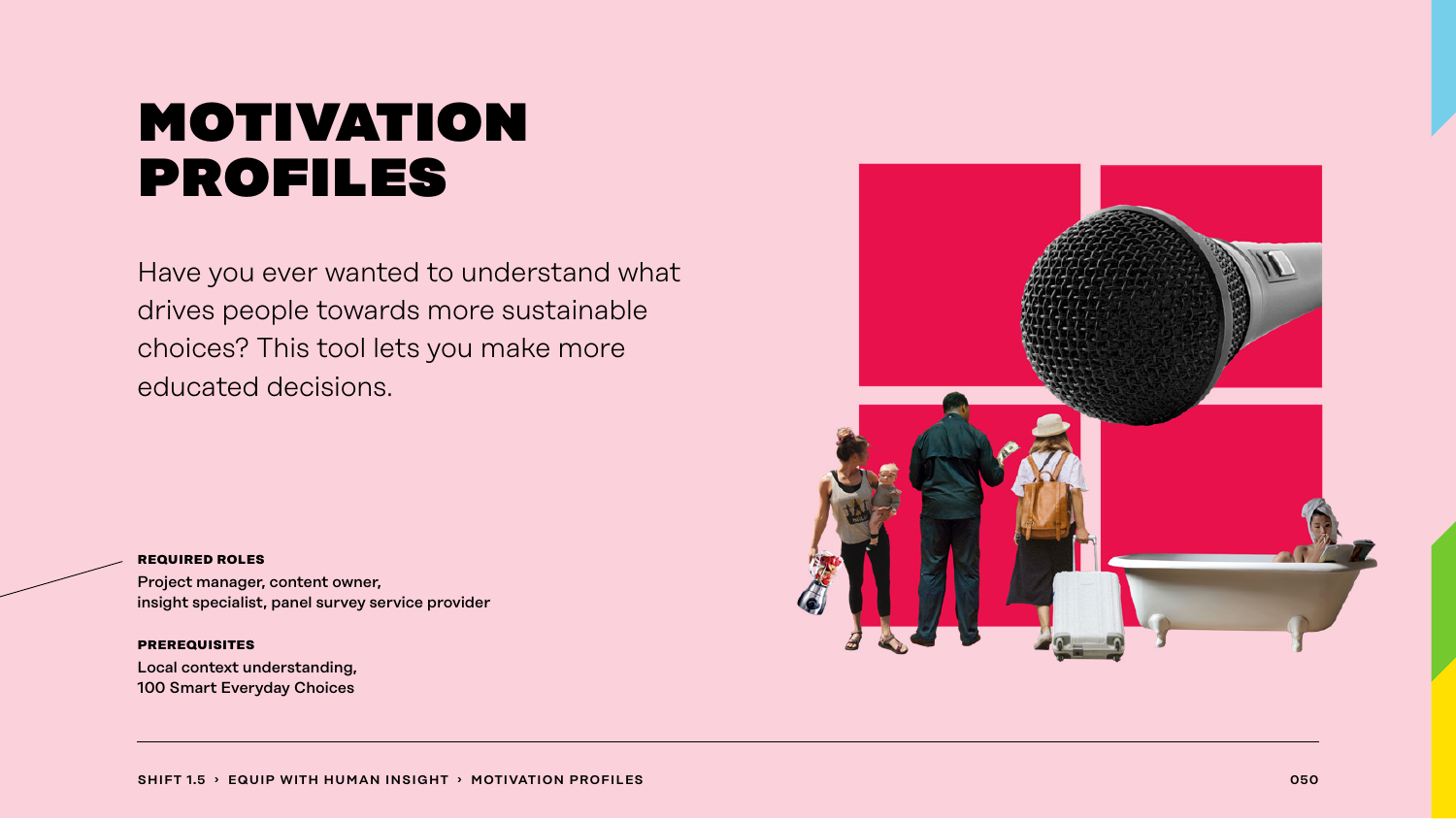## overview

With the help of Motivation profiles you will understand what lies behind our choices and acts. This understanding enables you to promote sustainable change through these underlying motivations.

**Often, saving the planet** is not our primary motivation when we make choices. The primary motivations usually concern health and wellness, for example, saving time, being a member of a community or bringing joy to your close ones. How can we steer people towards sustainable choices using these separate motivations?

**This does not mean** demographic-based segmentation, but rather a grouping of an

individual's behavioural models into motivation profiles. A young student from a large city may have the same motivations as a senior citizen from a smaller town. Also, motivations may change in different situations and cultures.

**Conducting this research** will open your eyes to a new way of thinking about sustainable business development and marketing.  $\bullet$ 

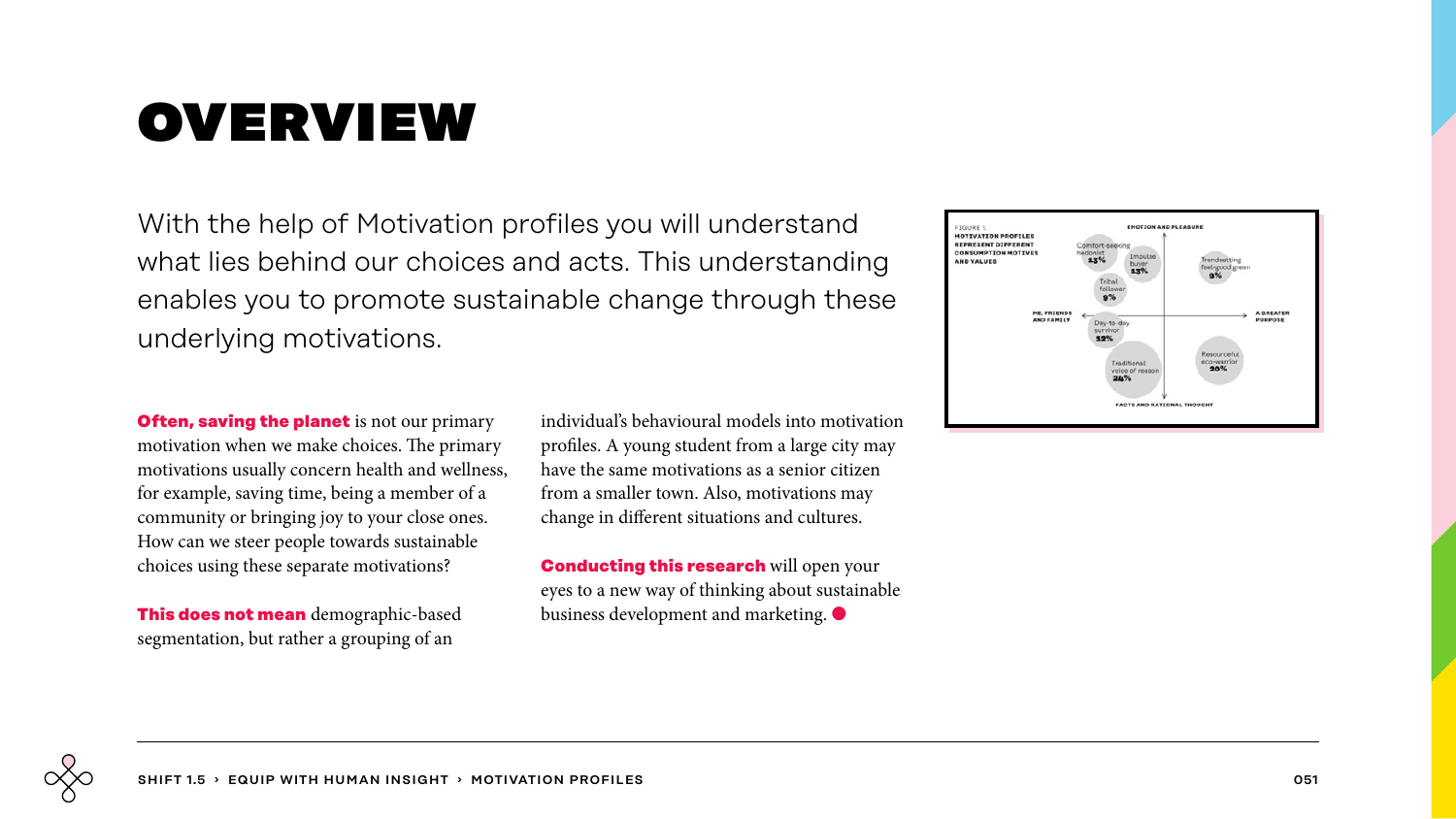# payoffs

**The creation** of sustainable lifestyle motivation profiles, which will help you to catalyse action.

2 **People start** to perceive sustainable life-styles from a different angle than they are used to, which can be rewarding and appealing to them. A sustainable life  $=$  a good life.

3 **The profiles** and workbook are handy for steering your work and you can make use of the profiles in other projects as well. ●

### **Results — Finland**

- $\odot$  Dozens of companies and non-profit organizations have used motivation profiles in their business planning.
- $\odot$  Many articles about the motivation profiles of Finns have been published in major news media.
- $\odot$  This insight has been used as a tool in development programmes to catalyse action (see Accelerator programme for businesses)

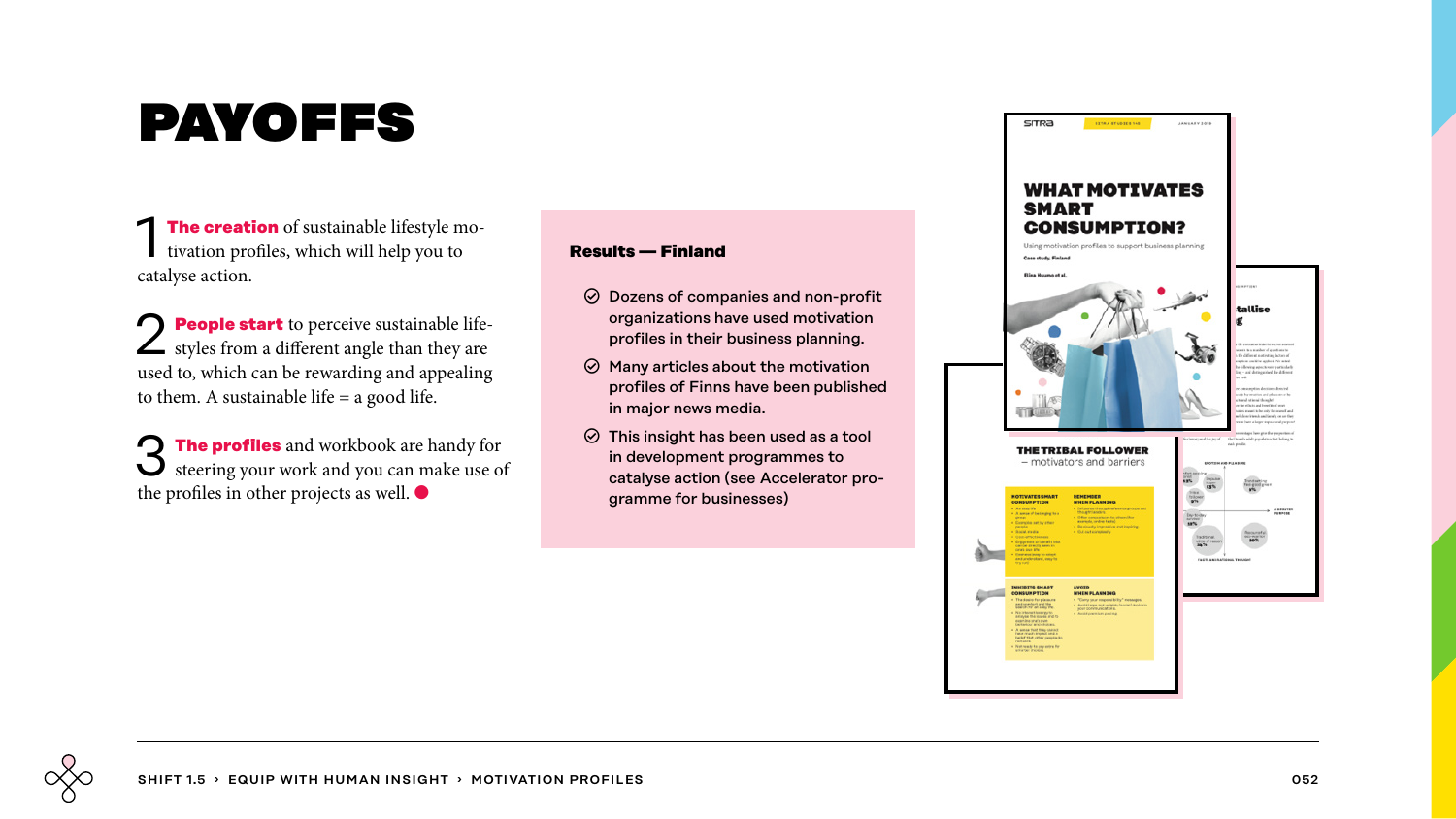## what is needed

**You should understand** the local context and culture to properly localise the motivation profiles. For example, in Finland, the profiles carry exaggerated, tongue-in-cheek names that help convey their meaning, but a similar tone might not work in your country or region.

**Consider how you** will use the end results – do not needlessly complicate the process, the

questionnaires or the profiles themselves. Take advantage of ready-made questionnaires and use them as much as possible.

**You should have 100 Smart everyday choices** or a similar action list on hand to be used in the interviews<sup>.</sup>



#### **team and resources required**

In your team:

- **O** Project manager
- $\bullet$  Content owner

Additional roles:

These can be outsourced.

 $\bullet$  Insight specialists to conduct the interviews and draw the conclusions (hypotheses profiles and final profiles)

 $\bullet$  Panel survey service provider to quantify the profiles.

SHIFT 1.5 › EQUIP WITH HUMAN INSIGHT › MOTIVATION PROFILES OS3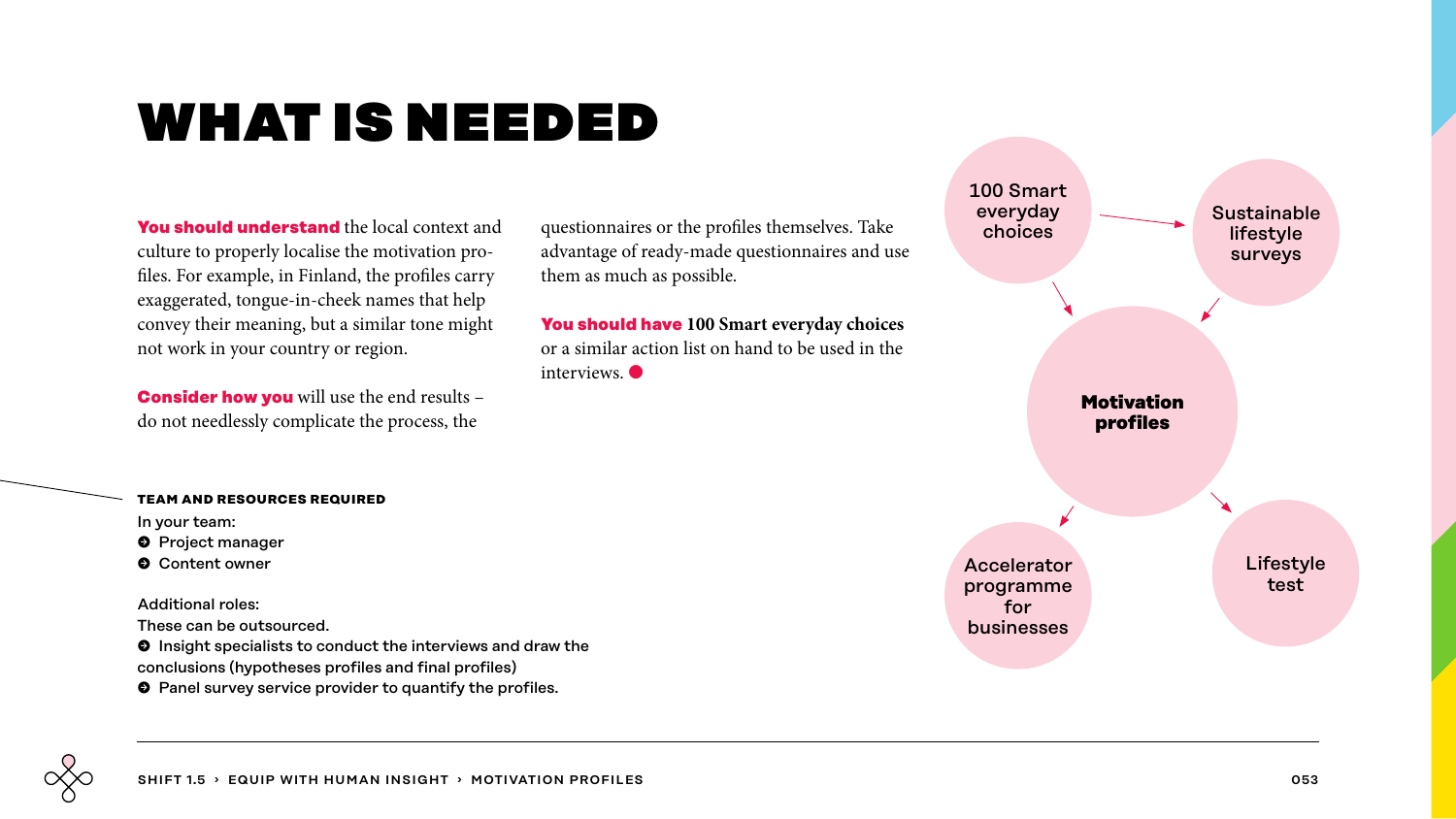# blueprint

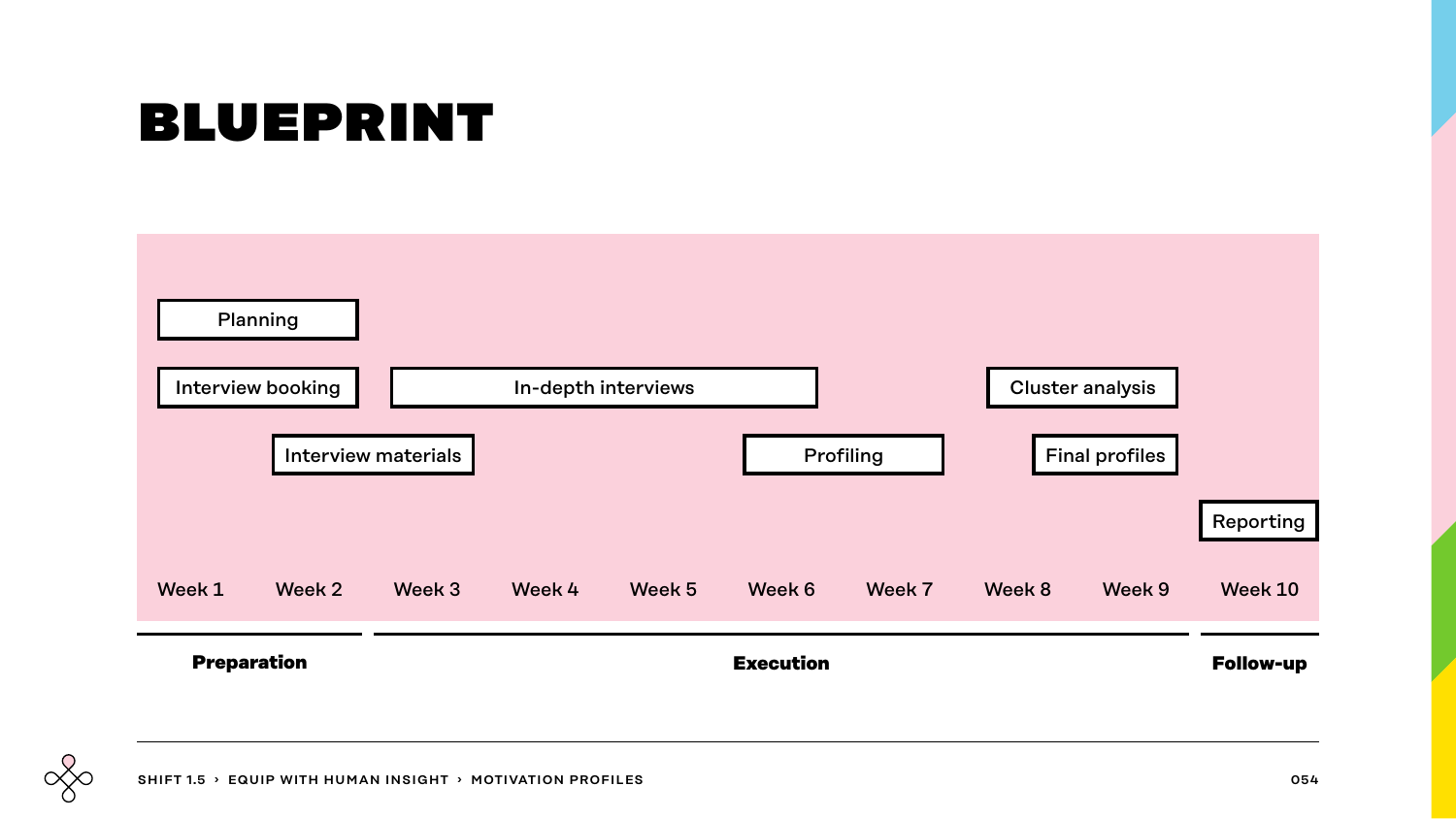### **PLANNING**

Please note that resource wisdom, sustainable development or other similar concepts related to an ecologically sustainable way of life are not talked about during the interview;' we talk about everyday choices and purchasing behaviour.

## **INTERVIEW BOOKING**

Choose different kinds of people for interview based on their purchasing behaviour and everyday choices. The objective is to gather opinions on different models of behaviour and the motives and attitudes that lie behind them.

For the first round of interviews, try to find interviewees that fit with the following descriptions (those that fit the extremes as much as possible). ●

### **Use the descriptions when booking the interviews:**

- $\odot$  I want to enjoy life and experience new things in my everyday activities. I am willing to put money into this. (Hedonist)
- $\odot$  I stick to options that I have found to be good. I don't rush about or mess around. All that hipster nonsense doesn't cut it with me. (The average guy)
- $\odot$  As a city dweller, I have been exposed to resource-wise choices and I think they are the choice of socially conscious people. Nevertheless, I enjoy living an unrestrained life. (The average girl)
- $\odot$  Money is what decides it. I am very aware of and precise about my financial choices and I always go for the option that is most economical overall. (Careful spender)
- $\odot$  The state of the world and the environment concerns me deeply. My own values are expressed in many of my daily choices and I seek to minimise the environmental impact of my consumption through actions large and small. (Ascetic minimalist and proto-hippy)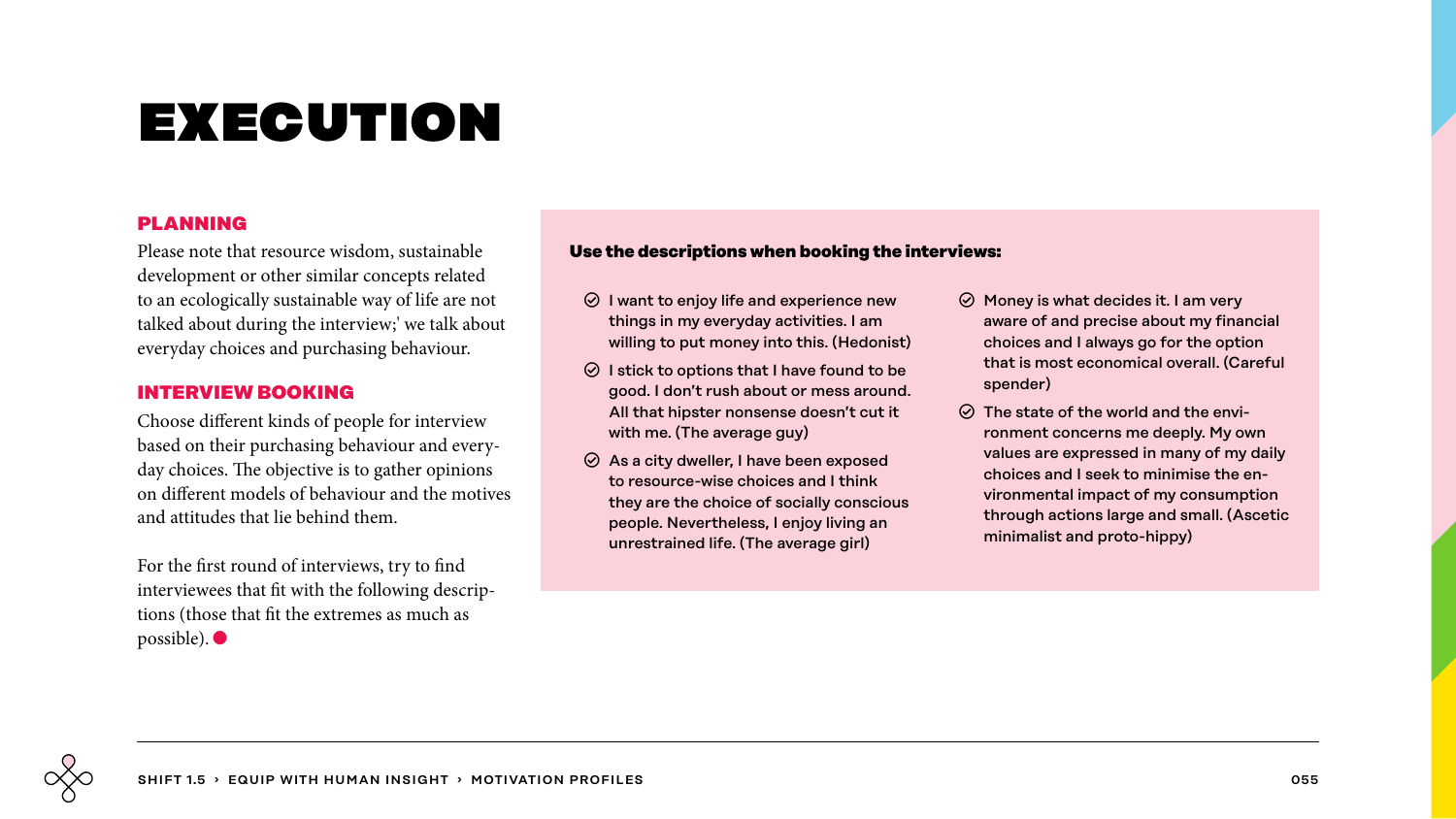### **IN-DEPTH INTERVIEWS**

Carry out between 15 and 20 in-depth interviews (each approximately an hour and a half long) in different areas and cities with people that represent the different hypothetical profiles.  $\bullet$ 

#### **materials available for interview phase (request from contact person)**



Interview questions for background information



Interview questions for in-depth information



Visual aids – illustrations of 36 smart actions

Examples of motivations

### **In the interviews, look primarily for answers to the following questions:**

- $\odot$  What acts/choices do they make in their daily life? Why?
- $\odot$  What motivates them towards their acts?
- $\odot$  What motivates them towards resource-wise acts? What inhibits them? Why?
- $\odot$  Do they match the profile? Enriching and elaborating the profiles.
- $\odot$  What kind of points and arguments should be used to talk about resource wisdom?
- $\odot$  Do the solution hypotheses create value? Do they motivate them towards resource wisdom? Why? Why not?
- $\odot$  What is the most descriptive way to group different people so that an outsider could understand the different behavioural models?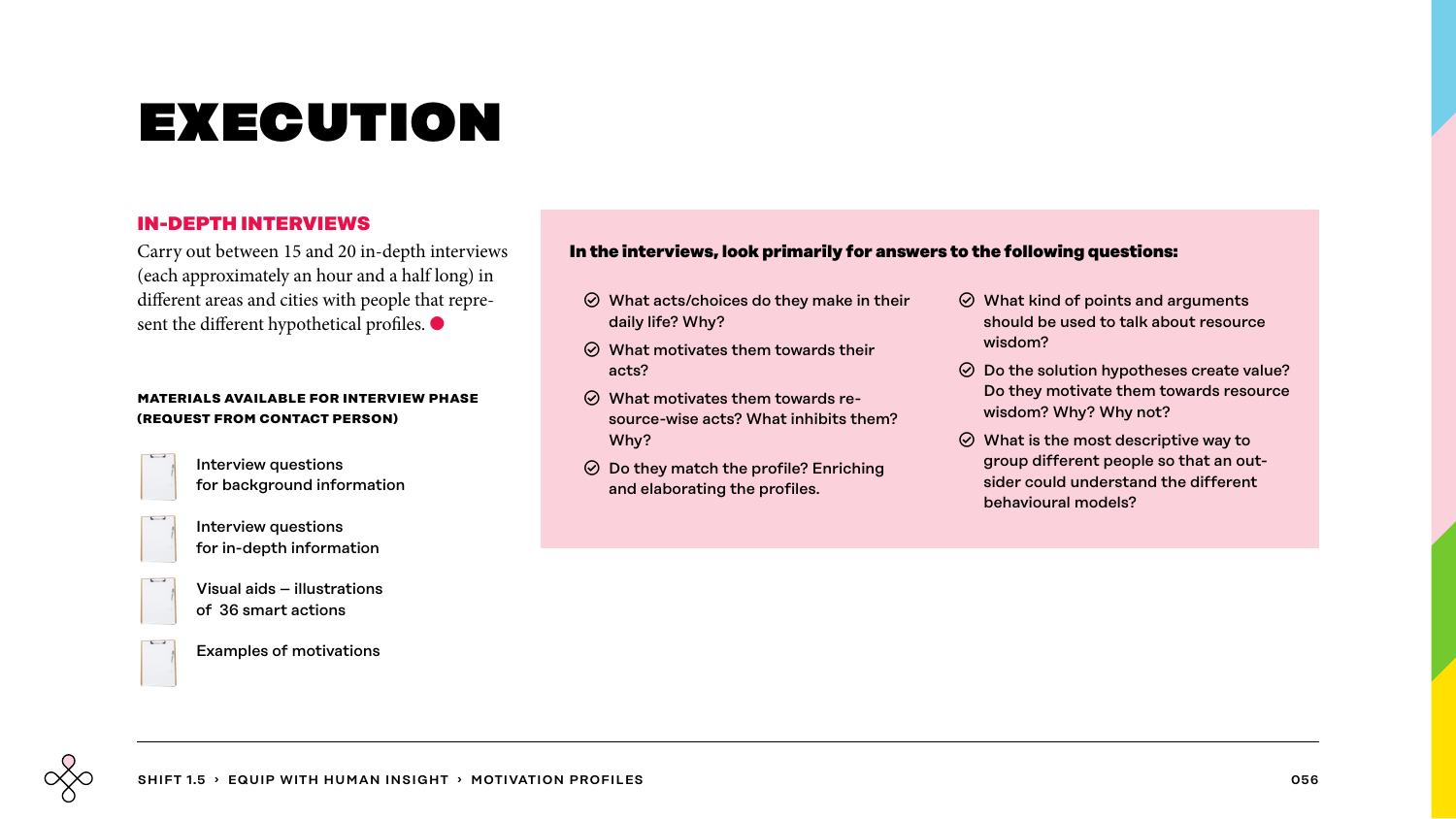### **PROFILING**

Identify people's different drivers for decision-making when analysing the interviews. Please note that these might differ greatly from the descriptions used during interviews.

#### **These can include:**

- **●** backgrounds and values
- efficiency benefits
- **●** financial benefits
- **●** collective responsibility, solidarity
- opinion leadership (authorities, commonly accepted truth)
- inspiration and creativity
- **●** tradition/custom
- eco-friendly living (as just one of them).

Remember the most relevant viewpoints are the ones that help the reader to distinguish the differences between the groups. Also identify and describe the characteristics of each profile group and write descriptions to be used in a quantitative survey. Now you have profile hypotheses to be validated  $\bullet$ 

#### **materials available for profiling (request from contact person)**



Example of how to evaluate interviews

Info about profiling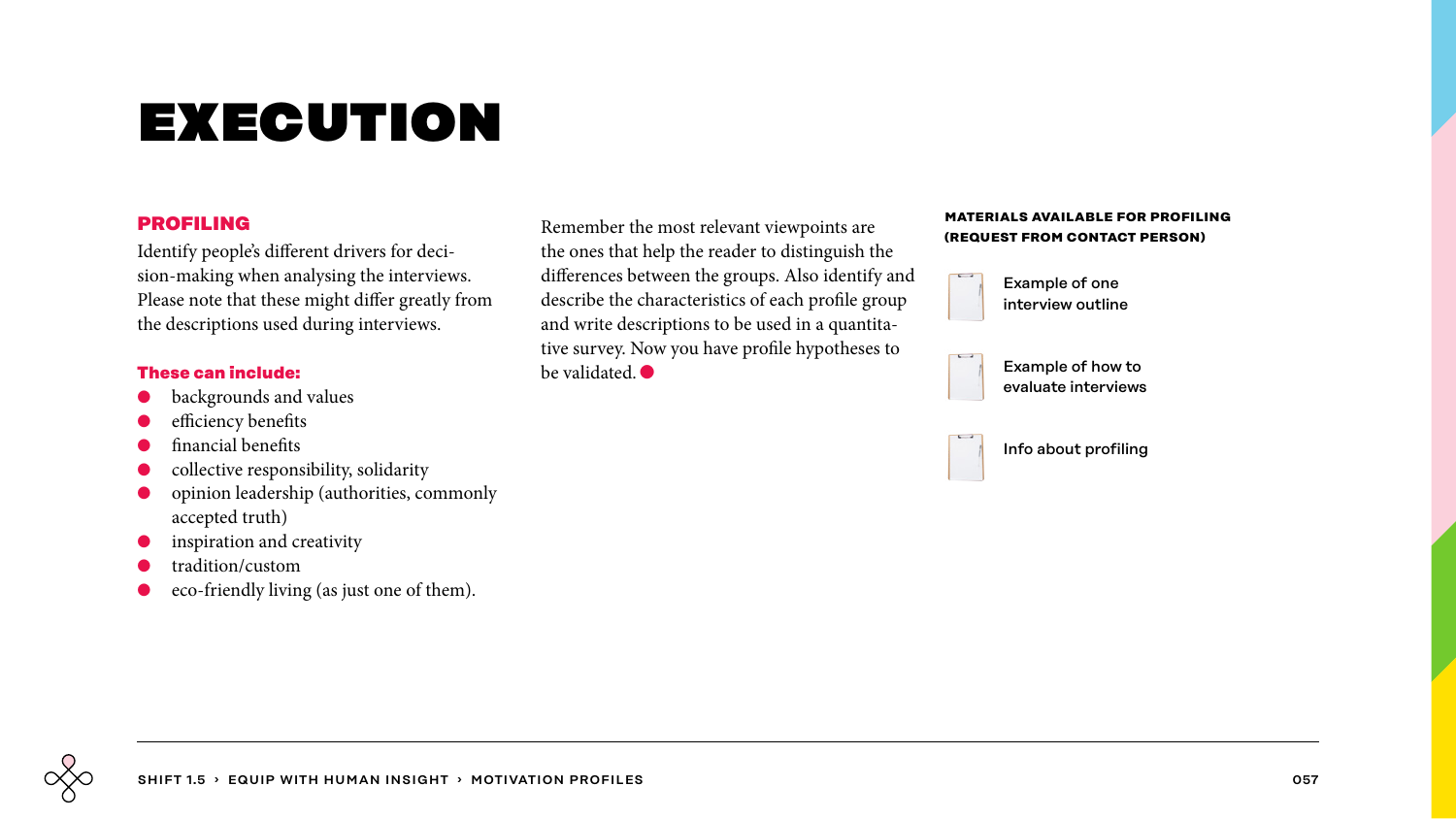### **CLUSTER ANALYSIS**

Use a quantitative survey to validate your hypothetical profiles, find out the profile group sizes and link the average demographic background information to the groups. Use a representative sample of N1000+ of the population.

### **Survey form content:**

- **●** Demographic background information
- **●** Attitude statements for exploring:
	- $\rightarrow$  consumption habits and choices
	- $\rightarrow$  resource-wise motives and bottlenecks
- **●** Attractiveness and the use of resource-wise actions

Create the final analysis based on the survey but tell the story by enriching the validated profiles with interview insights. Again, remember that the most relevant content helps the reader distinguish the difference between the groups and to use them in business development. ●

#### **materials available for quantitative phase (request from contact person)**



Survey questions for quantitative phase

#### **note**

These change according to your hypotheses profiles. This material is just to give you a kickstart.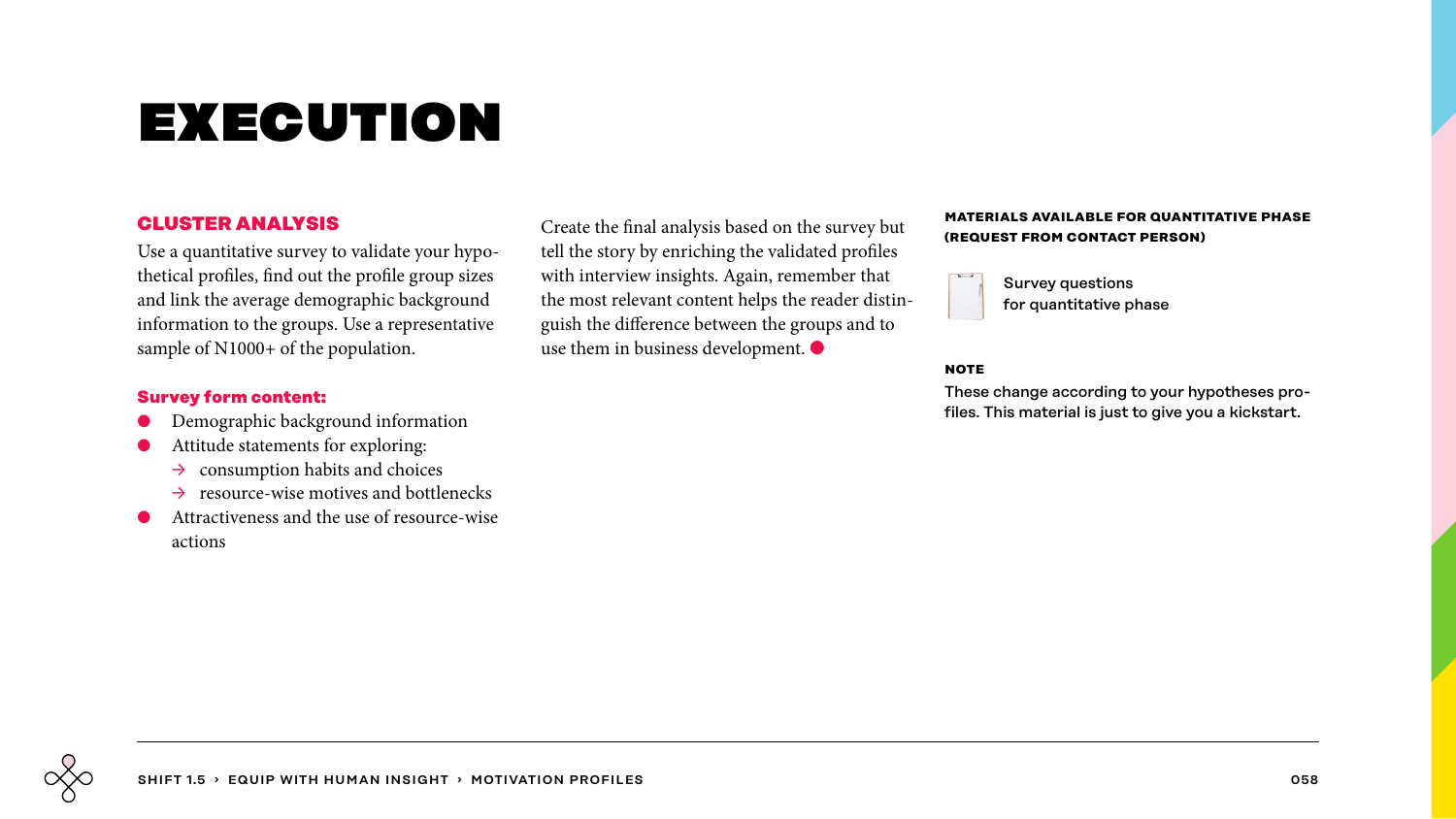## then what?

**Once the motivation profiling is done, the actual work starts. Businesses and organizations can use the profiles to:** 

- $\odot$  clarify their development needs and goals;
- $\odot$  identify their potential target groups;
- $\odot$  look at their products, services and communications through the eyes of a selected target group;
- $\odot$  put the development ideas into action.

## **MEDIA RELATIONS**

Contact your local media and provide them with the results. Sometimes the media is interested in new kinds of sustainable content. This study provides them with a new insight into an easy way to publish and is intriguing for readers because it is essentially about them.  $\bullet$